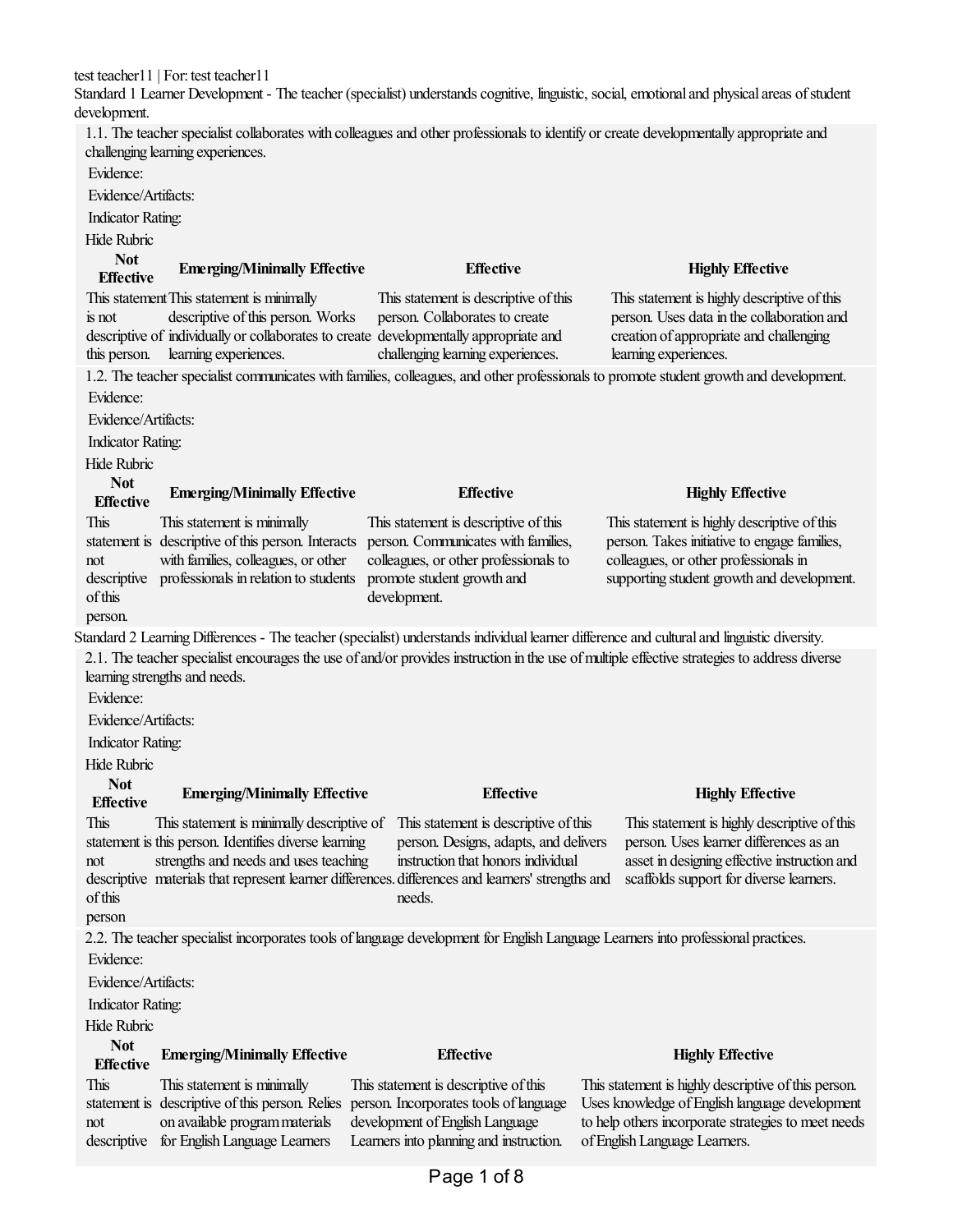# ofthis

person.

Standard 3 Learning Environments - The teacher (specialist) works with learners to create environments that support individual and collaborative learning, positive social interactions, active engagement in learning, and self motivation.

3.1. The teacher specialist understands and models a variety of strategies to effectively maintain a positive learning environment. Evidence:

Evidence/Artifacts:

Indicator Rating:

Hide Rubric

| TINN INIVIN                                                                                                             |                                                                                                                                                 |                                                                                                                                                                         |                                                                                                                                                                                                                                                                                                                                           |  |  |
|-------------------------------------------------------------------------------------------------------------------------|-------------------------------------------------------------------------------------------------------------------------------------------------|-------------------------------------------------------------------------------------------------------------------------------------------------------------------------|-------------------------------------------------------------------------------------------------------------------------------------------------------------------------------------------------------------------------------------------------------------------------------------------------------------------------------------------|--|--|
| <b>Not</b><br><b>Effective</b>                                                                                          | <b>Emerging/Minimally</b><br><b>Effective</b>                                                                                                   | <b>Effective</b>                                                                                                                                                        | <b>Highly Effective</b>                                                                                                                                                                                                                                                                                                                   |  |  |
| This<br>not<br>descriptive<br>of this<br>person.                                                                        | This statement is minimally<br>statement is descriptive of this person.<br>Uses a variety of classroom<br>management strategies.                | learning environments.                                                                                                                                                  | This statement is descriptive of this This statement is highly descriptive of this person.<br>person. Uses and models research- Understands and shares effective processes for collecting<br>based strategies to reinforce positive and analyzing classroom data to make modifications and<br>facilitate a positive learning environment. |  |  |
| inquiry.<br>Evidence:                                                                                                   |                                                                                                                                                 |                                                                                                                                                                         | 3.2. The teacher specialist collaborates to establish a positive learning environment of openness, respectful interactions, support, and                                                                                                                                                                                                  |  |  |
| Evidence/Artifacts:                                                                                                     |                                                                                                                                                 |                                                                                                                                                                         |                                                                                                                                                                                                                                                                                                                                           |  |  |
| <b>Indicator Rating:</b>                                                                                                |                                                                                                                                                 |                                                                                                                                                                         |                                                                                                                                                                                                                                                                                                                                           |  |  |
| Hide Rubric                                                                                                             |                                                                                                                                                 |                                                                                                                                                                         |                                                                                                                                                                                                                                                                                                                                           |  |  |
| <b>Not</b>                                                                                                              | <b>Emerging/Minimally</b>                                                                                                                       |                                                                                                                                                                         |                                                                                                                                                                                                                                                                                                                                           |  |  |
| <b>Effective</b>                                                                                                        | <b>Effective</b>                                                                                                                                | <b>Effective</b>                                                                                                                                                        | <b>Highly Effective</b>                                                                                                                                                                                                                                                                                                                   |  |  |
| This<br>statement is<br>not<br>this person                                                                              | This statement is minimally<br>descriptive of this person.<br>Promotes a positive and<br>descriptive of respectful learning climate.            | This statement is descriptive of this person.<br>Collaborates to establish positive learning<br>climates of openness, respectful interactions,<br>support, and inquiry. | This statement is highly descriptive of this<br>person. Models positive learning<br>interactions and guides others to<br>consistently refine interactions.                                                                                                                                                                                |  |  |
|                                                                                                                         |                                                                                                                                                 |                                                                                                                                                                         | Standard 4 Content Knowledge - The teacher (specialist) understands the central concepts, tools of inquiry, and structures of the discipline.                                                                                                                                                                                             |  |  |
| Evidence:<br>Evidence/Artifacts:<br><b>Indicator Rating:</b><br>Hide Rubric                                             |                                                                                                                                                 | 4.1. The teacher specialist knows the content of the discipline and conveys accurate information and concepts.                                                          |                                                                                                                                                                                                                                                                                                                                           |  |  |
|                                                                                                                         | Not Effective Emerging/Minimally Effective                                                                                                      | <b>Effective</b>                                                                                                                                                        | <b>Highly Effective</b>                                                                                                                                                                                                                                                                                                                   |  |  |
| of this person                                                                                                          | This statement is This statement is minimally<br>not descriptive descriptive of this person. Knows<br>the content of assigned teaching<br>area. | This statement is descriptive of this person.<br>and conveys accurate information.                                                                                      | This statement is highly descriptive of this<br>Knows the content of assigned teaching area person. Pursues opportunities to<br>continually deepen content knowledge.                                                                                                                                                                     |  |  |
|                                                                                                                         |                                                                                                                                                 | 4.2. The teacher specialist demonstrates an awareness of the Utah Core Standards.                                                                                       |                                                                                                                                                                                                                                                                                                                                           |  |  |
| Evidence:                                                                                                               |                                                                                                                                                 |                                                                                                                                                                         |                                                                                                                                                                                                                                                                                                                                           |  |  |
| Evidence/Artifacts:                                                                                                     |                                                                                                                                                 |                                                                                                                                                                         |                                                                                                                                                                                                                                                                                                                                           |  |  |
| Indicator Rating:                                                                                                       |                                                                                                                                                 |                                                                                                                                                                         |                                                                                                                                                                                                                                                                                                                                           |  |  |
| Hide Rubric                                                                                                             |                                                                                                                                                 |                                                                                                                                                                         |                                                                                                                                                                                                                                                                                                                                           |  |  |
| <b>Not</b>                                                                                                              | <b>Emerging/Minimally Effective</b>                                                                                                             | <b>Effective</b>                                                                                                                                                        | <b>Highly Effective</b>                                                                                                                                                                                                                                                                                                                   |  |  |
| <b>Effective</b>                                                                                                        |                                                                                                                                                 |                                                                                                                                                                         |                                                                                                                                                                                                                                                                                                                                           |  |  |
|                                                                                                                         | This statement This statement is minimally                                                                                                      | This statement is descriptive of this                                                                                                                                   | This statement is highly descriptive of this                                                                                                                                                                                                                                                                                              |  |  |
| is not                                                                                                                  | descriptive of this person.                                                                                                                     | person. Creates rigorous and relevant<br>descriptive of References the Utah Core Standards learning activities based on the Utah                                        | person. Continually updates knowledge of<br>Utah Core Standards and connects concepts                                                                                                                                                                                                                                                     |  |  |
| this person                                                                                                             | in planning and instruction.                                                                                                                    | Core Standards.                                                                                                                                                         | across disciplines.                                                                                                                                                                                                                                                                                                                       |  |  |
| 4.3. The teacher specialist applies methods of inquiry and multiple representations of concepts that capture key ideas. |                                                                                                                                                 |                                                                                                                                                                         |                                                                                                                                                                                                                                                                                                                                           |  |  |
| Evidence:                                                                                                               |                                                                                                                                                 |                                                                                                                                                                         |                                                                                                                                                                                                                                                                                                                                           |  |  |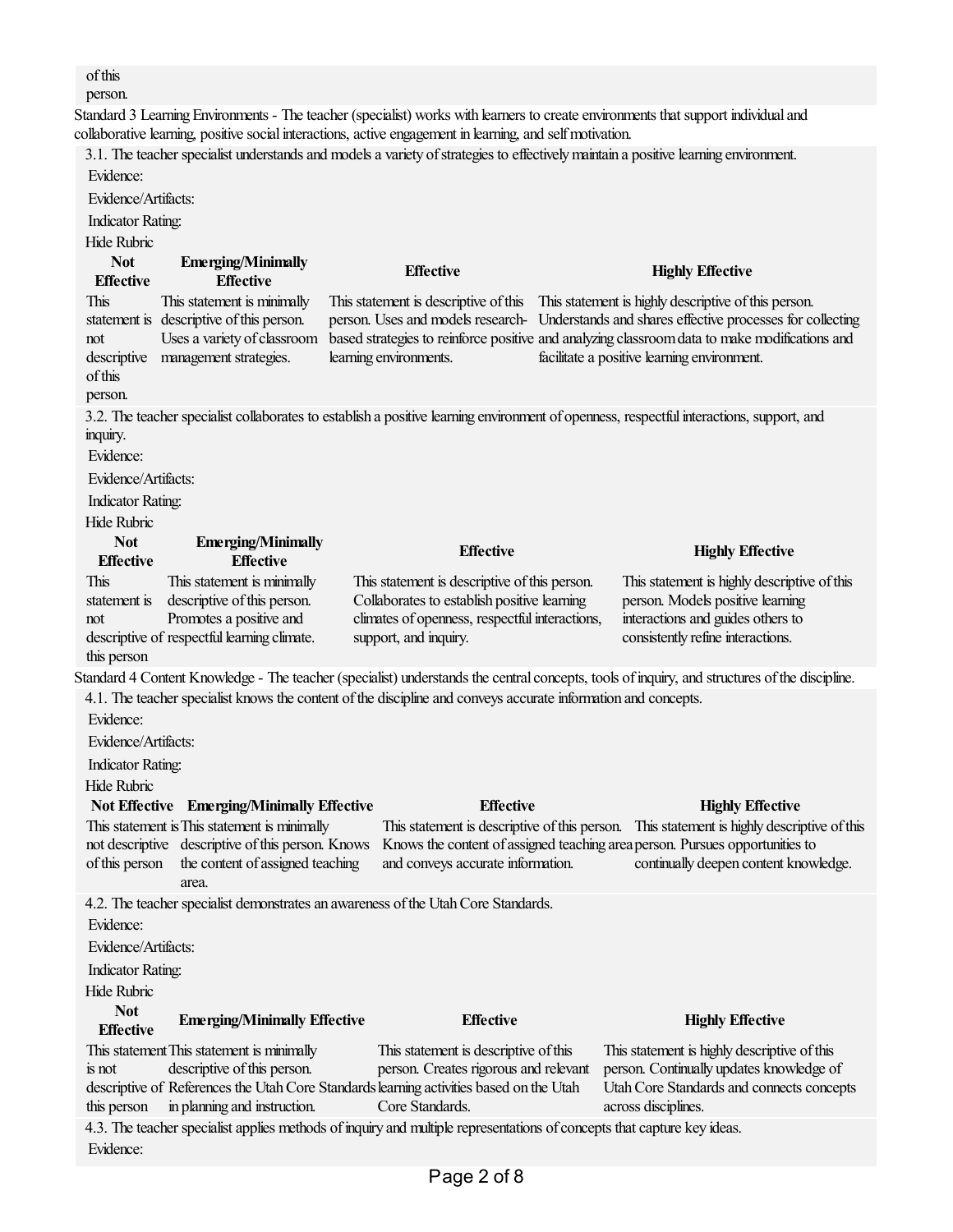|                                                                             | Evidence/Artifacts:                                                                                                         |                                                                                                                                                           |                                                                           |                                                                                                                                                                                                                                                                                                            |  |
|-----------------------------------------------------------------------------|-----------------------------------------------------------------------------------------------------------------------------|-----------------------------------------------------------------------------------------------------------------------------------------------------------|---------------------------------------------------------------------------|------------------------------------------------------------------------------------------------------------------------------------------------------------------------------------------------------------------------------------------------------------------------------------------------------------|--|
| <b>Indicator Rating:</b>                                                    |                                                                                                                             |                                                                                                                                                           |                                                                           |                                                                                                                                                                                                                                                                                                            |  |
| <b>Hide Rubric</b>                                                          |                                                                                                                             |                                                                                                                                                           |                                                                           |                                                                                                                                                                                                                                                                                                            |  |
| <b>Not</b>                                                                  | <b>Emerging/Minimally</b>                                                                                                   |                                                                                                                                                           | <b>Effective</b>                                                          | <b>Highly Effective</b>                                                                                                                                                                                                                                                                                    |  |
| <b>Effective</b>                                                            | <b>Effective</b>                                                                                                            |                                                                                                                                                           |                                                                           |                                                                                                                                                                                                                                                                                                            |  |
| This<br>is not<br>of this<br>person.                                        | This statement is minimally<br>statement descriptive of this person.<br>Understands methods,<br>the assigned teaching area. | critical thinking, and use of multiple<br>descriptive standards, and key concepts of representations to convey concepts in the<br>assigned teaching area. | This statement is descriptive of this person.                             | This statement is highly descriptive of this person.<br>Models methods of inquiry, problem solving, Develops opportunities for others to implement<br>methods of inquiry, problem solving, critical<br>thinking, and use of multiple representations to<br>convey concepts.                                |  |
|                                                                             |                                                                                                                             | 4.4. The teacher specialist supports the accurate and meaningful use of academic language.                                                                |                                                                           |                                                                                                                                                                                                                                                                                                            |  |
| Evidence:                                                                   |                                                                                                                             |                                                                                                                                                           |                                                                           |                                                                                                                                                                                                                                                                                                            |  |
| Evidence/Artifacts:                                                         |                                                                                                                             |                                                                                                                                                           |                                                                           |                                                                                                                                                                                                                                                                                                            |  |
|                                                                             |                                                                                                                             |                                                                                                                                                           |                                                                           |                                                                                                                                                                                                                                                                                                            |  |
| <b>Indicator Rating:</b>                                                    |                                                                                                                             |                                                                                                                                                           |                                                                           |                                                                                                                                                                                                                                                                                                            |  |
| Hide Rubric                                                                 |                                                                                                                             |                                                                                                                                                           | <b>Effective</b>                                                          |                                                                                                                                                                                                                                                                                                            |  |
| is not<br>this person.                                                      | Not Effective Emerging/Minimally Effective<br>This statement This statement is minimally<br>area.                           | descriptive of this person. Uses the Incorporates the vocabulary of the                                                                                   |                                                                           | <b>Highly Effective</b><br>This statement is descriptive of this person. This statement is highly descriptive of this<br>person. Encourages others to use<br>descriptive of vocabulary of the assigned teaching assigned teaching area to enhance learning academic language actively and<br>meaningfully. |  |
|                                                                             |                                                                                                                             |                                                                                                                                                           |                                                                           | Standard 5 Assessment - The teacher (specialist) uses multiple methods of assessment to engage learners in their own growth, monitor learner                                                                                                                                                               |  |
|                                                                             |                                                                                                                             |                                                                                                                                                           |                                                                           | progress, guide planning and instruction, and determine whether the outcomes described in content standards have been met.<br>5.1. The teacher specialist designs or selects pre-assessments, formative, and summative assessments in a variety of formats that match                                      |  |
| Evidence:<br>Evidence/Artifacts:<br><b>Indicator Rating:</b><br>Hide Rubric |                                                                                                                             | learning objectives, include targets, and engage the learner in demonstrating student growth performance.<br><b>Emerging/Minimally</b>                    | <b>Effective</b>                                                          | <b>Highly Effective</b>                                                                                                                                                                                                                                                                                    |  |
|                                                                             | <b>Not Effective</b>                                                                                                        |                                                                                                                                                           |                                                                           |                                                                                                                                                                                                                                                                                                            |  |
|                                                                             | <b>Effective</b>                                                                                                            |                                                                                                                                                           |                                                                           |                                                                                                                                                                                                                                                                                                            |  |
| rubric, mark "Not<br>Effective".                                            | include items found in the match learning<br>objectives.                                                                    | If your practice does not Selects assessments to Designs or selects pre-assessments,                                                                      | variety of formats that match learning<br>objectives and include targets. | Selects and integrates varied assessment types<br>formative, and summative assessments in a that match learning objectives, include targets,<br>and involve learners in demonstrating student<br>growth performance.                                                                                       |  |
|                                                                             |                                                                                                                             |                                                                                                                                                           |                                                                           |                                                                                                                                                                                                                                                                                                            |  |
|                                                                             |                                                                                                                             |                                                                                                                                                           |                                                                           | 5.2. The teacher specialist uses data to assess the effectiveness of instruction and to make adjustments in planning and instruction.                                                                                                                                                                      |  |
| Evidence:                                                                   |                                                                                                                             |                                                                                                                                                           |                                                                           |                                                                                                                                                                                                                                                                                                            |  |
| Evidence/Artifacts:                                                         |                                                                                                                             |                                                                                                                                                           |                                                                           |                                                                                                                                                                                                                                                                                                            |  |
| <b>Indicator Rating:</b>                                                    |                                                                                                                             |                                                                                                                                                           |                                                                           |                                                                                                                                                                                                                                                                                                            |  |
| Hide Rubric                                                                 |                                                                                                                             |                                                                                                                                                           |                                                                           |                                                                                                                                                                                                                                                                                                            |  |
| <b>Not</b><br><b>Effective</b>                                              | <b>Emerging/Minimally</b><br><b>Effective</b>                                                                               |                                                                                                                                                           | <b>Effective</b>                                                          | <b>Highly Effective</b>                                                                                                                                                                                                                                                                                    |  |
| This                                                                        | This statement is minimally                                                                                                 |                                                                                                                                                           | This statement is descriptive of this                                     | This statement is highly descriptive of this person.                                                                                                                                                                                                                                                       |  |
| statement is                                                                | descriptive of this person.                                                                                                 |                                                                                                                                                           |                                                                           | person. Uses multiple sources of data to Uses multiple sources of data, including stakeholder                                                                                                                                                                                                              |  |
| not                                                                         | Evaluates and reflects on                                                                                                   |                                                                                                                                                           |                                                                           | gauge the effectiveness of instruction and input, to gauge the effectiveness of instruction and                                                                                                                                                                                                            |  |
|                                                                             | descriptive of effectiveness of instruction.                                                                                | make adjustments.                                                                                                                                         |                                                                           | make adjustments.                                                                                                                                                                                                                                                                                          |  |
| this person.                                                                |                                                                                                                             |                                                                                                                                                           |                                                                           |                                                                                                                                                                                                                                                                                                            |  |
|                                                                             |                                                                                                                             | 5.3. The teacher specialist understands appropriate and ethical assessment principles and procedures.                                                     |                                                                           |                                                                                                                                                                                                                                                                                                            |  |
| Evidence:                                                                   |                                                                                                                             |                                                                                                                                                           |                                                                           |                                                                                                                                                                                                                                                                                                            |  |
| Evidence/Artifacts:                                                         |                                                                                                                             |                                                                                                                                                           |                                                                           |                                                                                                                                                                                                                                                                                                            |  |
| <b>Indicator Rating:</b>                                                    |                                                                                                                             |                                                                                                                                                           |                                                                           |                                                                                                                                                                                                                                                                                                            |  |
| Hide Rubric<br><b>Not</b>                                                   | <b>Emerging/Minimally</b>                                                                                                   |                                                                                                                                                           |                                                                           |                                                                                                                                                                                                                                                                                                            |  |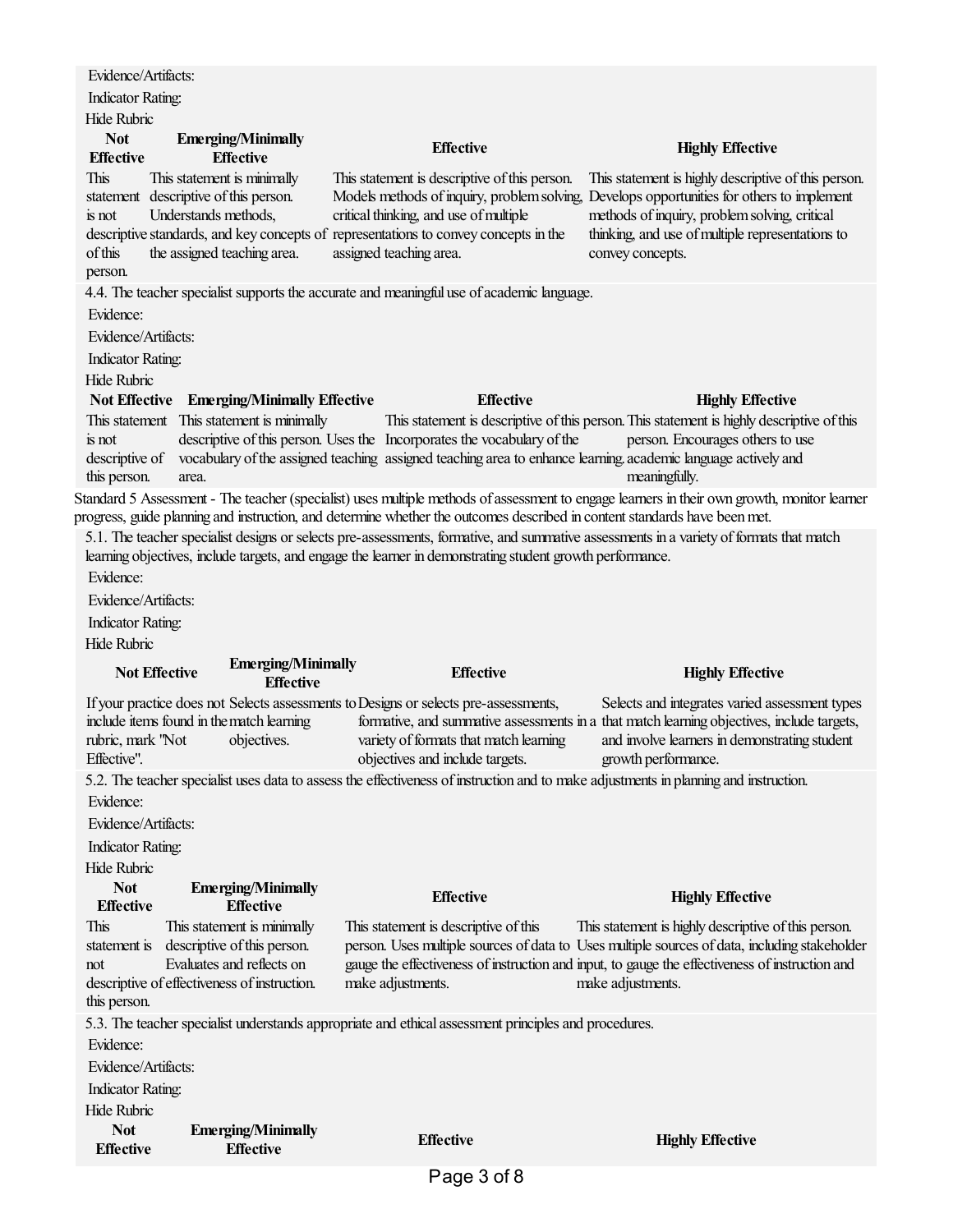Standard 6 Instructional Planning - The teacher (specialist) plans instruction to support students in meeting rigorous learning goals by drawing upon knowledge of content Areas, Utah Core Standards, instructional best practices, and the community context. Standard 7 - Instructional Strategies - The teacher (specialist) uses various instructional strategies to ensure that all learners develop a deep understanding of content areas and their connections, and build skills to apply and extend knowledge in meaningful ways. This statement is descriptive ofthis person. not descriptive ofthis person. This statement is minimally Knows appropriate assessment principles and procedures. This statement is descriptive ofthis This statement is highly descriptive ofthis person. person. Understands and practices Supports others in understanding appropriate assessment appropriate assessment principles principles and procedures and provides an ethical and procedures. learning environment to support them. 5.4. The teacher specialist understands and identifies the elements of quality work and provides timely and descriptive feedback. Evidence: Evidence/Artifacts: Indicator Rating: Hide Rubric **Not Effective Emerging/Minimally Effective Effective Highly Effective** This statement is descriptive of this person. not descriptive of understands the use of feedback. of quality work. this person. This statement is minimally Identifies qualitywork and This statement is descriptive of This statement is highly descriptive ofthis person. this person. Provides feedback to Provides timely and descriptive feedback to guide others guide progress in the production in their progress of producing qualitywork through selfassessment and goal setting. 6.1. Theteacher specialist individually and collaboratively evaluates learning experiences thatareappropriatefor reaching standards relevant to learners and based on principles of effective instruction. Evidence: Evidence/Artifacts: Indicator Rating: Hide Rubric **Not Effective Emerging/Minimally Effective Effective Highly Effective** This statement is descriptive of this person. not descriptive based on content standards in of this person. This statement is minimally Identifies learning activities that are learning experiences based on isolation. This statement is descriptive ofthis person. Evaluates and adapts content standards relevant to learners. This statement is highly descriptive ofthis person. Creates learning experiences collaboratively that are based on content standards relevant to learners and based on principles of effective instruction. 6.2. The teacher specialist promotes higher order learning opportunities and understands cross-disciplinary instruction to purposefully engage learners in applying content knowledge. Evidence: Evidence/Artifacts: Indicator Rating: Hide Rubric **Not Effective Emerging/Minimally Effective Effective Highly Effective** This statement descriptive of this person. is not descriptive creative work and use of of this person. This statement is minimally Provides opportunities for knowledge in various ways. This statement is descriptive of this person. Promotes the use of complex thinking skills in organizing and generating originalwork and introduces the use of cross-disciplinary concepts This statement is highly descriptive of this person. Creates opportunities for others to generate and evaluate new ideas, seek inventive solutions to problems, create original work, and integrate crossdisciplinary instructional plans. 7.1. The teacher specialist understands a range of developmentally, culturally, and linguistically appropriate instructional strategies and supports development of higher order skills and real-world applications. Evidence: Evidence/Artifacts: Indicator Rating: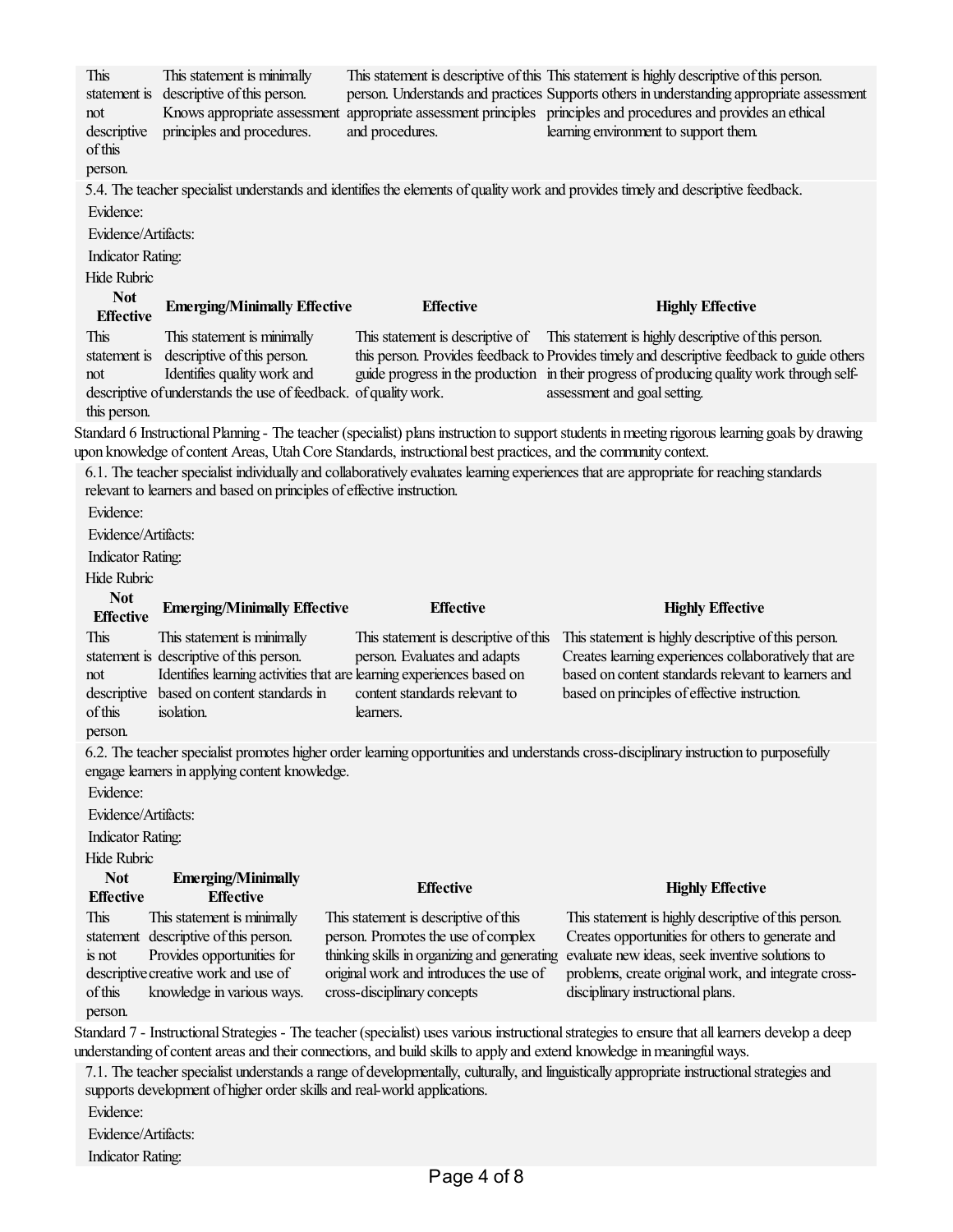Standard 8 Reflection and Continuous Growth - The teacher (specialist) is a reflective practitioner who uses evidence to continually evaluate and adapt practice to meet the needs of each learner. Hide Rubric **Not Effective Emerging/Minimally Effective Effective Highly Effective** This statement minimally descriptive Incorporatesa variety of developmentally, is not descriptive variety of instructional instructional strategies, opportunities for higher linguistically appropriate instructional strategies, ofthis person. This statement is of this person. Uses a culturally, and linguistically appropriate strategies. This statement is descriptive of this person. order skills, and real-world applications This statement is highly descriptive of this person. Provides opportunities and support for others to incorporate a variety of developmentally, culturally, and opportunities for higher order skills, and real-world applications. 7.2. The teacher specialist supports content and skill development by using multiple media and technology resources and knows how to evaluate these resources for quality, accuracy, and effectiveness. Evidence: Evidence/Artifacts: Indicator Rating: Hide Rubric **Not Effective Emerging/Minimally Effective Effective Highly Effective** This statement This statement is minimally is not descriptive of this person descriptive of this person. Uses Assesses and uses various technologies to person. Uses technology to foster engagement technology to support instruction. This statement is descriptive ofthis person. This statement is highly descriptive ofthis support content and skill development. in higher level content and skill development. 8.1. The teacher specialist independently and in collaboration with colleagues, uses a variety of data to evaluate the outcomes of teaching and learning, and to reflect on and adapt planning and practice. Evidence: Evidence/Artifacts: Indicator Rating: Hide Rubric **Not Effective Emerging/Minimally Effective Effective Highly Effective** This statement descriptive of this person. is not descriptive instruction based on student collaborates with colleagues to evaluate learning ofthis person. This statement is minimally This statement is descriptive ofthis person. Understands This statement is highly descriptive ofthis Understands how to adjust strategies based on student performance, and outcomes. how to assess student progress and how to adapt outcomes and meet learning needs. person. Uses multiple data sources to evaluate the outcomes of teaching and learning to reflect on and adapt planning and instruction. 8.2. The teacher specialist actively seeks professional, community, and technological learning experiences as supports for reflection and problemsolving. Evidence: Evidence/Artifacts: Indicator Rating: Hide Rubric **Not Effective Emerging/Minimally Effective Effective Highly Effective** This statement This statement is minimally is not descriptive of Participates in new learning this person descriptive of this person. experiences. This statement is descriptive of this person. Applies professional learning to practiceand evaluates the use of new approaches. This statement is highly descriptive of this person. Actively seeks professional learning to refine professional practices based on feedback and reflection. 8.3. The teacher specialist recognizes and reflects on personal and professional biases, and accesses resources to deepen understanding of differences to build stronger relationships, and create more relevant learning experiences. Evidence: Evidence/Artifacts: Indicator Rating: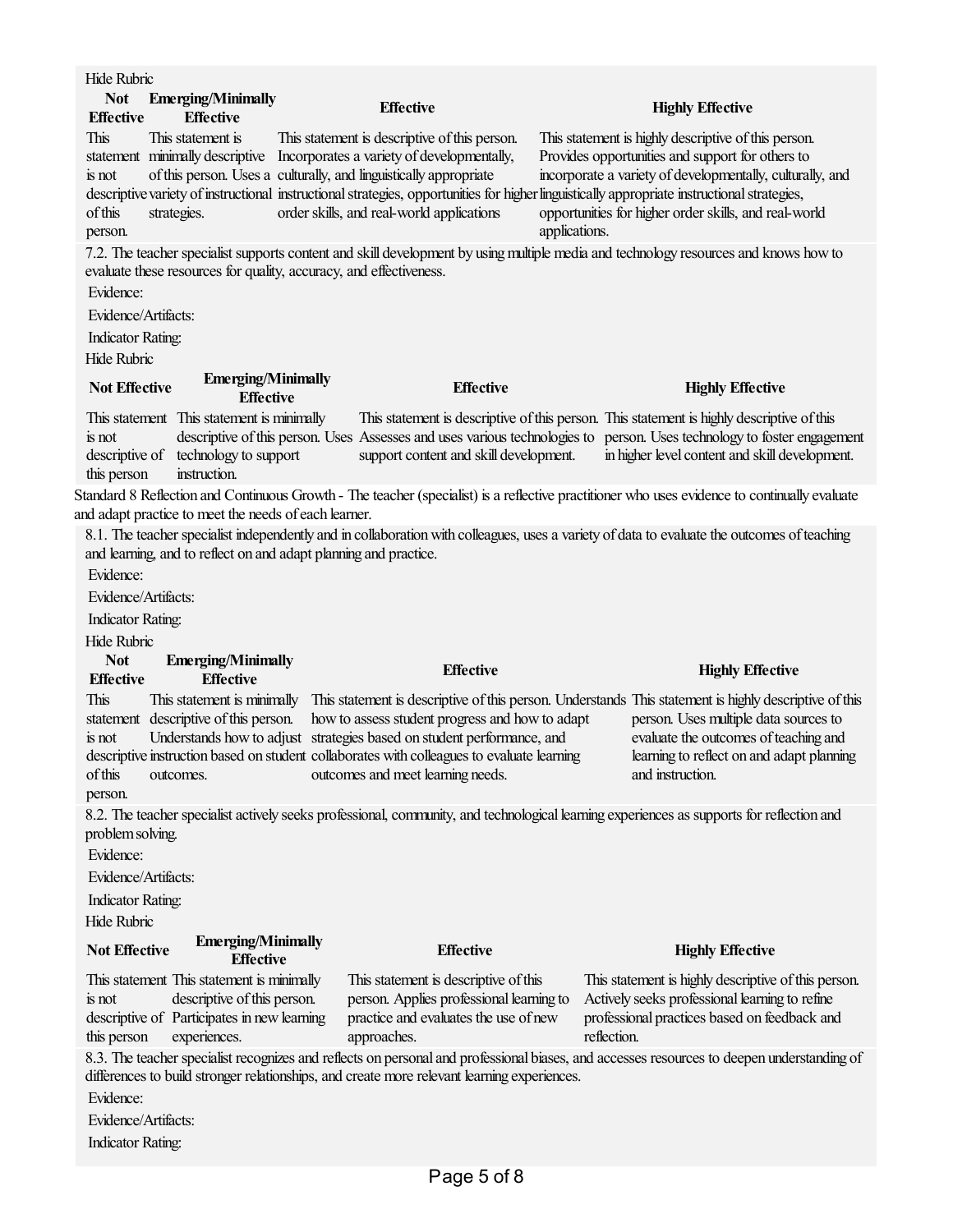| <b>Hide Rubric</b>                      |                                                                                 |                                                                                                        |                                                                                                                                                                     |  |  |
|-----------------------------------------|---------------------------------------------------------------------------------|--------------------------------------------------------------------------------------------------------|---------------------------------------------------------------------------------------------------------------------------------------------------------------------|--|--|
| <b>Not</b>                              | <b>Emerging/Minimally Effective</b>                                             | <b>Effective</b>                                                                                       | <b>Highly Effective</b>                                                                                                                                             |  |  |
| <b>Effective</b><br>This                | This statement is minimally                                                     | This statement is descriptive of this                                                                  | This statement is highly descriptive of this                                                                                                                        |  |  |
| statement is                            | descriptive of this person.                                                     | person. Identifies own background and                                                                  | person. Identifies and accesses resources                                                                                                                           |  |  |
| not                                     | Acknowledges that everyone has                                                  | experiences that have an impact on                                                                     | that support the development of a broader                                                                                                                           |  |  |
| descriptive                             | biases based on knowledge and                                                   | teaching and learning relationships.                                                                   | understanding of differences.                                                                                                                                       |  |  |
| of this                                 | experience                                                                      |                                                                                                        |                                                                                                                                                                     |  |  |
| person.                                 |                                                                                 |                                                                                                        |                                                                                                                                                                     |  |  |
|                                         | policy and research as sources of reflection.                                   |                                                                                                        | 8.4. The teacher specialist actively investigates and considers new ideas that improve teaching and learning and draws on current education                         |  |  |
| Evidence:                               |                                                                                 |                                                                                                        |                                                                                                                                                                     |  |  |
| Evidence/Artifacts:                     |                                                                                 |                                                                                                        |                                                                                                                                                                     |  |  |
| <b>Indicator Rating:</b>                |                                                                                 |                                                                                                        |                                                                                                                                                                     |  |  |
| Hide Rubric                             |                                                                                 |                                                                                                        |                                                                                                                                                                     |  |  |
| <b>Not</b>                              |                                                                                 |                                                                                                        |                                                                                                                                                                     |  |  |
| <b>Effective</b>                        | <b>Emerging/Minimally Effective</b>                                             | <b>Effective</b>                                                                                       | <b>Highly Effective</b>                                                                                                                                             |  |  |
| This                                    |                                                                                 | This statement is minimally descriptive of This statement is descriptive of this                       | This statement is highly descriptive of this                                                                                                                        |  |  |
|                                         | statement is this person. Participates in professional                          | person. Actively investigates and                                                                      | person. Seeks new ideas and                                                                                                                                         |  |  |
| not                                     | descriptive new ideas to improve teaching.                                      | research and policy as sources of                                                                      | development opportunities and considers considers new ideas drawing upon current participates in dialogue regarding new<br>research, regulations, and requirements. |  |  |
| of this                                 |                                                                                 | reflection.                                                                                            |                                                                                                                                                                     |  |  |
| person.                                 |                                                                                 |                                                                                                        |                                                                                                                                                                     |  |  |
|                                         |                                                                                 |                                                                                                        | Standard 9 Leadership and Collaboration. The teacher (specialist) is a leader who engages collaboratively with learners, families, colleagues,                      |  |  |
|                                         |                                                                                 |                                                                                                        | and community members to build a shared vision and supportive professional culture focused on student growth and success.                                           |  |  |
|                                         |                                                                                 |                                                                                                        | 9.1. The teacher specialist prepares for and participates actively as a team member in decision-making processes and building a shared                              |  |  |
| culture.                                |                                                                                 |                                                                                                        |                                                                                                                                                                     |  |  |
| Evidence:                               |                                                                                 |                                                                                                        |                                                                                                                                                                     |  |  |
| Evidence/Artifacts:                     |                                                                                 |                                                                                                        |                                                                                                                                                                     |  |  |
|                                         |                                                                                 |                                                                                                        |                                                                                                                                                                     |  |  |
| <b>Indicator Rating:</b>                |                                                                                 |                                                                                                        |                                                                                                                                                                     |  |  |
| <b>Hide Rubric</b>                      |                                                                                 |                                                                                                        |                                                                                                                                                                     |  |  |
| <b>Not</b><br><b>Effective</b>          | <b>Emerging/Minimally</b><br><b>Effective</b>                                   | <b>Effective</b>                                                                                       | <b>Highly Effective</b>                                                                                                                                             |  |  |
|                                         | This statement This statement is minimally                                      | This statement is descriptive of this person.                                                          | This statement is highly descriptive of this person.                                                                                                                |  |  |
| is not                                  | descriptive of this person.                                                     | Establishes positive working relationships                                                             | Takes initiative to collaborate in developing and                                                                                                                   |  |  |
|                                         | descriptive of Knows district wide policies and participates in decision making |                                                                                                        | implementing policies and practices that improve                                                                                                                    |  |  |
| this person.                            | and practices.                                                                  | processes as required.                                                                                 | instruction.                                                                                                                                                        |  |  |
|                                         |                                                                                 |                                                                                                        | 9.2. The teacher specialist participates actively as part of the learning community, sharing responsibility for decision making and                                 |  |  |
| accountability.                         |                                                                                 |                                                                                                        |                                                                                                                                                                     |  |  |
| Evidence:                               |                                                                                 |                                                                                                        |                                                                                                                                                                     |  |  |
| Evidence/Artifacts:                     |                                                                                 |                                                                                                        |                                                                                                                                                                     |  |  |
| <b>Indicator Rating:</b><br>Hide Rubric |                                                                                 |                                                                                                        |                                                                                                                                                                     |  |  |
| <b>Not</b>                              |                                                                                 |                                                                                                        |                                                                                                                                                                     |  |  |
| <b>Effective</b>                        | <b>Emerging/Minimally Effective</b>                                             | <b>Effective</b>                                                                                       | <b>Highly Effective</b>                                                                                                                                             |  |  |
| This                                    | This statement is minimally                                                     | This statement is descriptive of this                                                                  | This statement is highly descriptive of this person.                                                                                                                |  |  |
|                                         | statement is descriptive of this person.                                        | person. Actively participates with                                                                     | Assumes a leadership role within area of assignment                                                                                                                 |  |  |
| not                                     | Participates in the professional                                                | colleagues to support the goals of                                                                     | that includes a shared responsibility for the                                                                                                                       |  |  |
| descriptive<br>of this                  | learning community as required.                                                 | the learning community.                                                                                | identification of improvement strategies.                                                                                                                           |  |  |
| person                                  |                                                                                 |                                                                                                        |                                                                                                                                                                     |  |  |
|                                         |                                                                                 | 9.3. The teacher specialist advocates for the learners, the school, the community, and the profession. |                                                                                                                                                                     |  |  |
| Evidence:                               |                                                                                 |                                                                                                        |                                                                                                                                                                     |  |  |
| Evidence/Artifacts:                     |                                                                                 |                                                                                                        |                                                                                                                                                                     |  |  |
|                                         |                                                                                 | Page 6 of 8                                                                                            |                                                                                                                                                                     |  |  |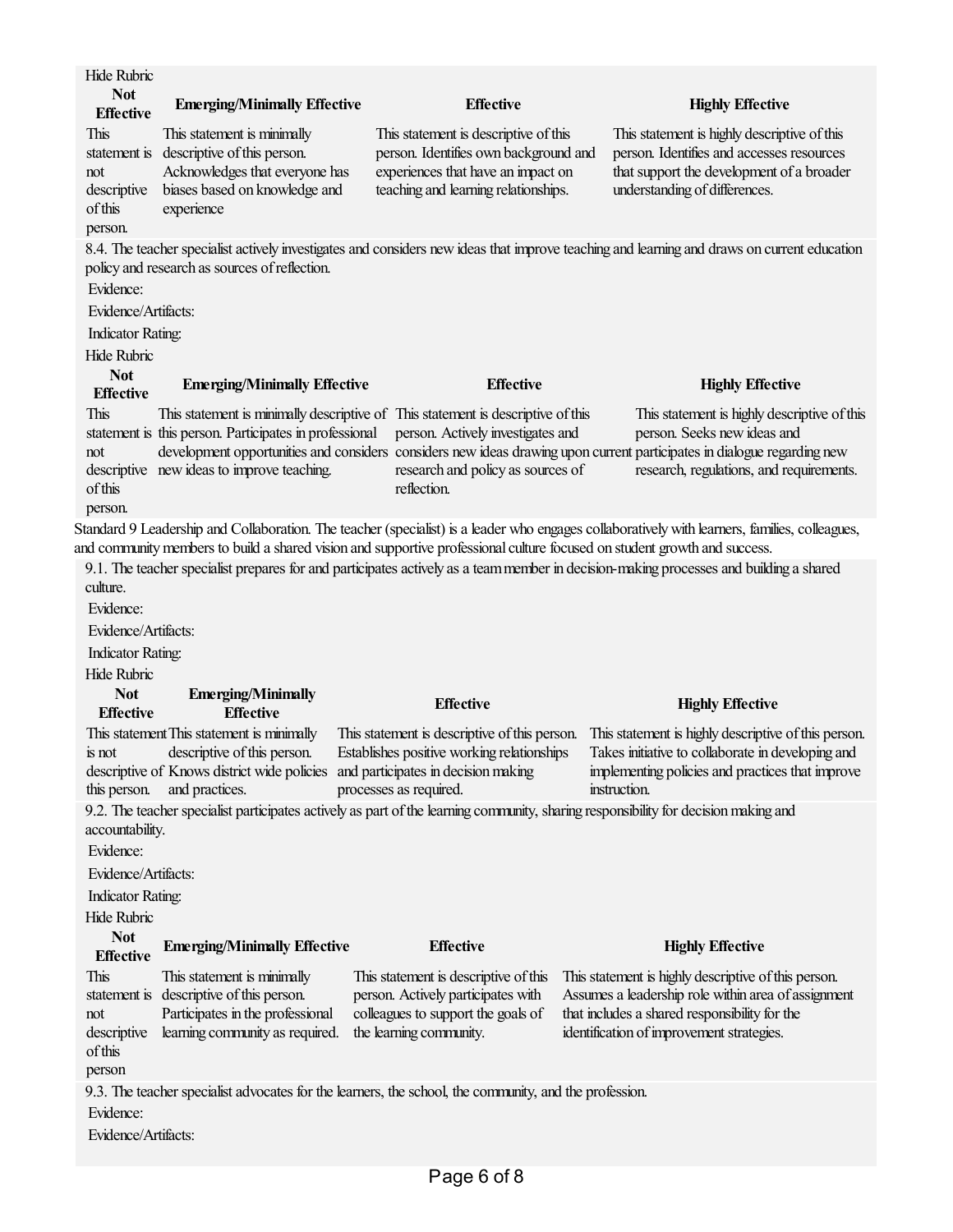| <b>Indicator Rating:</b>                                                                                                                                                                                               |                                                                                                                                                     |                                                                                                                                                                                                                                                                                        |                                                                                                                                                                           |  |  |
|------------------------------------------------------------------------------------------------------------------------------------------------------------------------------------------------------------------------|-----------------------------------------------------------------------------------------------------------------------------------------------------|----------------------------------------------------------------------------------------------------------------------------------------------------------------------------------------------------------------------------------------------------------------------------------------|---------------------------------------------------------------------------------------------------------------------------------------------------------------------------|--|--|
| <b>Hide Rubric</b>                                                                                                                                                                                                     |                                                                                                                                                     |                                                                                                                                                                                                                                                                                        |                                                                                                                                                                           |  |  |
| <b>Not</b><br><b>Effective</b>                                                                                                                                                                                         | <b>Emerging/Minimally Effective</b>                                                                                                                 | <b>Effective</b>                                                                                                                                                                                                                                                                       | <b>Highly Effective</b>                                                                                                                                                   |  |  |
| This<br>not<br>descriptive<br>of this                                                                                                                                                                                  | This statement is minimally<br>statement is descriptive of this person.<br>Understands teaching, school<br>improvement, and student<br>achievement. | This statement is descriptive of this person.<br>Seeks opportunities to make a positive<br>impact on teaching quality, school<br>improvement, and student achievement.                                                                                                                 | This statement is highly descriptive of this<br>person. Actively participates, promotes, and<br>provides support for initiatives to have an<br>impact on student success. |  |  |
| person.                                                                                                                                                                                                                |                                                                                                                                                     |                                                                                                                                                                                                                                                                                        | 9.4. The teacher specialist works with other school professionals to plan and jointly facilitate learning to meet diverse needs of learners.                              |  |  |
| Evidence:                                                                                                                                                                                                              |                                                                                                                                                     |                                                                                                                                                                                                                                                                                        |                                                                                                                                                                           |  |  |
| Evidence/Artifacts:                                                                                                                                                                                                    |                                                                                                                                                     |                                                                                                                                                                                                                                                                                        |                                                                                                                                                                           |  |  |
| <b>Indicator Rating:</b>                                                                                                                                                                                               |                                                                                                                                                     |                                                                                                                                                                                                                                                                                        |                                                                                                                                                                           |  |  |
| Hide Rubric                                                                                                                                                                                                            |                                                                                                                                                     |                                                                                                                                                                                                                                                                                        |                                                                                                                                                                           |  |  |
|                                                                                                                                                                                                                        | <b>Not Effective Emerging/Minimally Effective</b>                                                                                                   | <b>Effective</b>                                                                                                                                                                                                                                                                       | <b>Highly Effective</b>                                                                                                                                                   |  |  |
|                                                                                                                                                                                                                        | This statement This statement is minimally                                                                                                          | This statement is descriptive of this                                                                                                                                                                                                                                                  | This statement is highly descriptive of this                                                                                                                              |  |  |
| is not<br>this person.                                                                                                                                                                                                 | descriptive of this person.<br>descriptive of Develops positive relationships<br>with colleagues.                                                   | person. Works with colleagues to plan<br>and jointly facilitate learning to meet<br>diverse needs                                                                                                                                                                                      | person. Implements, reflects on, and improves<br>joint plans to teach, enrich, and reinforce<br>learning.                                                                 |  |  |
|                                                                                                                                                                                                                        |                                                                                                                                                     |                                                                                                                                                                                                                                                                                        | 9.5. The teacher specialist engages in professional learning to enhance knowledge and skill, to contribute to the knowledge and skill of                                  |  |  |
|                                                                                                                                                                                                                        | others, and to work collaboratively to advance professional practice.                                                                               |                                                                                                                                                                                                                                                                                        |                                                                                                                                                                           |  |  |
| Evidence:                                                                                                                                                                                                              |                                                                                                                                                     |                                                                                                                                                                                                                                                                                        |                                                                                                                                                                           |  |  |
| Evidence/Artifacts:                                                                                                                                                                                                    |                                                                                                                                                     |                                                                                                                                                                                                                                                                                        |                                                                                                                                                                           |  |  |
| <b>Indicator Rating:</b>                                                                                                                                                                                               |                                                                                                                                                     |                                                                                                                                                                                                                                                                                        |                                                                                                                                                                           |  |  |
| Hide Rubric                                                                                                                                                                                                            |                                                                                                                                                     |                                                                                                                                                                                                                                                                                        |                                                                                                                                                                           |  |  |
| <b>Not</b><br><b>Effective</b>                                                                                                                                                                                         | <b>Emerging/Minimally Effective</b>                                                                                                                 | <b>Effective</b>                                                                                                                                                                                                                                                                       | <b>Highly Effective</b>                                                                                                                                                   |  |  |
| This                                                                                                                                                                                                                   | This statement is minimally                                                                                                                         | This statement is descriptive of this                                                                                                                                                                                                                                                  | This statement is highly descriptive of this person.                                                                                                                      |  |  |
| statement is<br>not<br>this person.                                                                                                                                                                                    | descriptive of this person.<br>descriptive of to enhance knowledge and skills.                                                                      | person. Engages in professional<br>Recognizes colleagues as resources learning with colleagues to enhance<br>professional practice.                                                                                                                                                    | Participates in professional dialogue, peer<br>observation and feedback, peer coaching, and<br>other collegial learning activities.                                       |  |  |
|                                                                                                                                                                                                                        |                                                                                                                                                     |                                                                                                                                                                                                                                                                                        | Standard 10 Professional and Ethical Behavior - The teacher (specialist) demonstrates the highest standard of legal, moral, and ethical conduct                           |  |  |
|                                                                                                                                                                                                                        | as specified in Utah State Board Rule R277-515.                                                                                                     |                                                                                                                                                                                                                                                                                        |                                                                                                                                                                           |  |  |
| 10.1. The teacher specialist is responsible for compliance with federal and state laws, State Board of Education administrative rules, state<br>assessment policies, local board policies, and supervisory directives. |                                                                                                                                                     |                                                                                                                                                                                                                                                                                        |                                                                                                                                                                           |  |  |
| Evidence:                                                                                                                                                                                                              |                                                                                                                                                     |                                                                                                                                                                                                                                                                                        |                                                                                                                                                                           |  |  |
| Evidence/Artifacts:                                                                                                                                                                                                    |                                                                                                                                                     |                                                                                                                                                                                                                                                                                        |                                                                                                                                                                           |  |  |
| <b>Indicator Rating:</b>                                                                                                                                                                                               |                                                                                                                                                     |                                                                                                                                                                                                                                                                                        |                                                                                                                                                                           |  |  |
| Hide Rubric<br><b>Not</b>                                                                                                                                                                                              |                                                                                                                                                     |                                                                                                                                                                                                                                                                                        |                                                                                                                                                                           |  |  |
| <b>Effective</b>                                                                                                                                                                                                       | <b>Emerging/Minimally Effective</b>                                                                                                                 | <b>Effective</b>                                                                                                                                                                                                                                                                       | <b>Highly Effective</b>                                                                                                                                                   |  |  |
| This<br>not<br>of this<br>person.                                                                                                                                                                                      | statement is of this person. Advocates for and<br>models compliance with law and rules                                                              | This statement is minimally descriptive This statement is descriptive of this person.<br>Knows which laws, rules, policies, and<br>directives guide legal, moral, and ethical<br>descriptive governing ethical conduct of educators. conduct of educators and where to access<br>them. | This statement is highly descriptive of this<br>person. Adheres to and upholds laws,<br>rules, policies, and directives, and holds<br>others accountable to do the same.  |  |  |
| Evidence:<br>Evidence/Artifacts:<br><b>Indicator Rating:</b>                                                                                                                                                           | profession, including role model responsibilities.                                                                                                  | 10.2. The teacher specialist is responsible for compliance in performing assigned duties and carrying out the responsibilities of the                                                                                                                                                  |                                                                                                                                                                           |  |  |
|                                                                                                                                                                                                                        |                                                                                                                                                     |                                                                                                                                                                                                                                                                                        |                                                                                                                                                                           |  |  |